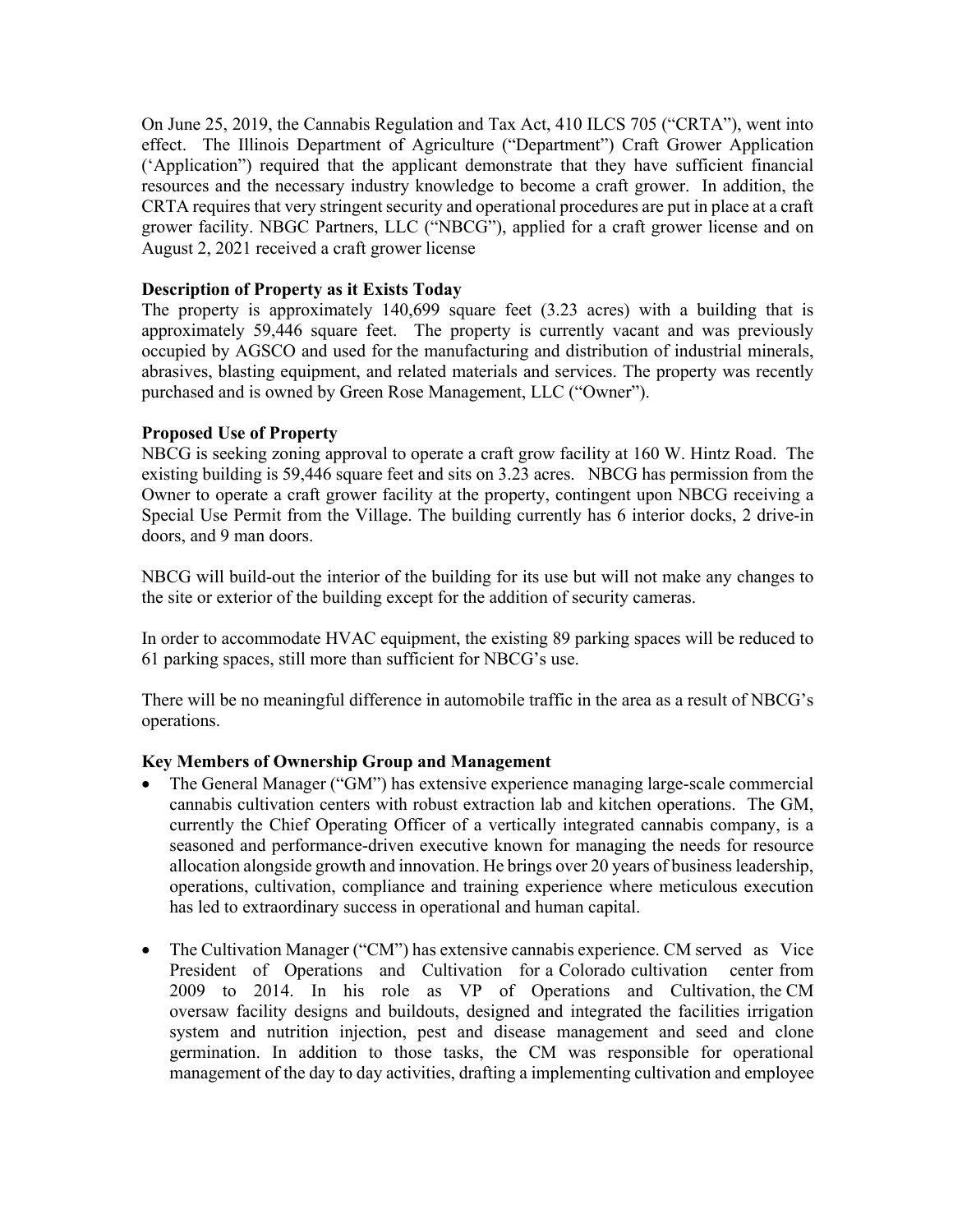training manuals and procedures and maintaining regulatory compliance with both state and local policies.

- Chief Compliance Officer ("CCO") is a small business owner of eleven years and operator of two of the fifty-five medical marijuana licenses awarded in Illinois. In 2009, the CCO became the proud owner and operator of a small woman-owned retail business in Illinois that offered quality kitchen cabinets and surface countertops. While running her own entrepreneurial operation, the CCO took on a new position with an Illinois dispensary company as Operations Manager of their two locations in 2015. As Operations Manager, she coordinated all human resource activities and staffing requirements of the organization and aligned all resources to provide patient education and assistance for participation in the Illinois medical cannabis program. The CCO was also responsible for planning, directing, and coordinating the organizations activities to ensure compliance with regulatory standards and maintained and submitted operating agreements and annual and quarterly reports required by state regulators.
- Inventory Manager ("IM"), in light of the fundamental importance of creating and maintaining accurate inventory records, product chain of custody, and preventing and mitigating theft and diversion, the IM role is one of the most important at the Company. The IM plays a critical role in ensuring that NBCG's inventory is accounted for, accurate, and compliant. The IM played an important financial role for numerous companies. Working as an accountant provided her a strong knowledge base of practical business insights. While managing the financial well-being of multi-million to multi-billion-dollar business operations, the IM would perform duties like risk assessments and run compliance testing. As a certified public accountant, she performed and presented conclusions to complex accounting topics. In addition to overseeing the company financials, the IM supervised and trained less experienced staff members on auditing practices, testing and proper documentation.
- Green Rose Advisors, LLC will advise the ownership group on all aspects of operating a craft grow as well as its design and construction. Green Rose Advisors and its principal, Ross Morreale, has extensive and comprehensive experience with all aspects of building and operating medical cannabis cultivation centers in Illinois.

#### **Description of Craft Grow Operations**

A craft grow is a facility licensed by the Illinois Department of Agriculture to cultivate or grow cannabis and to extract raw cannabis materials to create processed cannabis oil to create concentrate products or to infuse into edibles and other infusible products. Within the building, there will be various grow rooms used to grow plants; the Mother Room, the Clone Room, the Vegetative Growth Rooms, and the Flower Rooms. Once the plants are harvested, they are moved to the Trim Room for further processing. After the plants are harvested and trimmed, the harvested cannabis will be sent to the Dry Room for about 10 days. After drying, cannabis flower will be designated as Flower to Sell or as Flower to Extract. Flower to Sell will be placed in special sealable 5-gallon cannabis storage buckets and moved to the Cure Room where they will be stored for about 30 days. After the Flower to Sell has cured it will be sent to the Packaging Department to be weighed and packaged for sale to Illinois licenses dispensaries. Flower to Extract will be sent to the Extraction Room to be extracted. The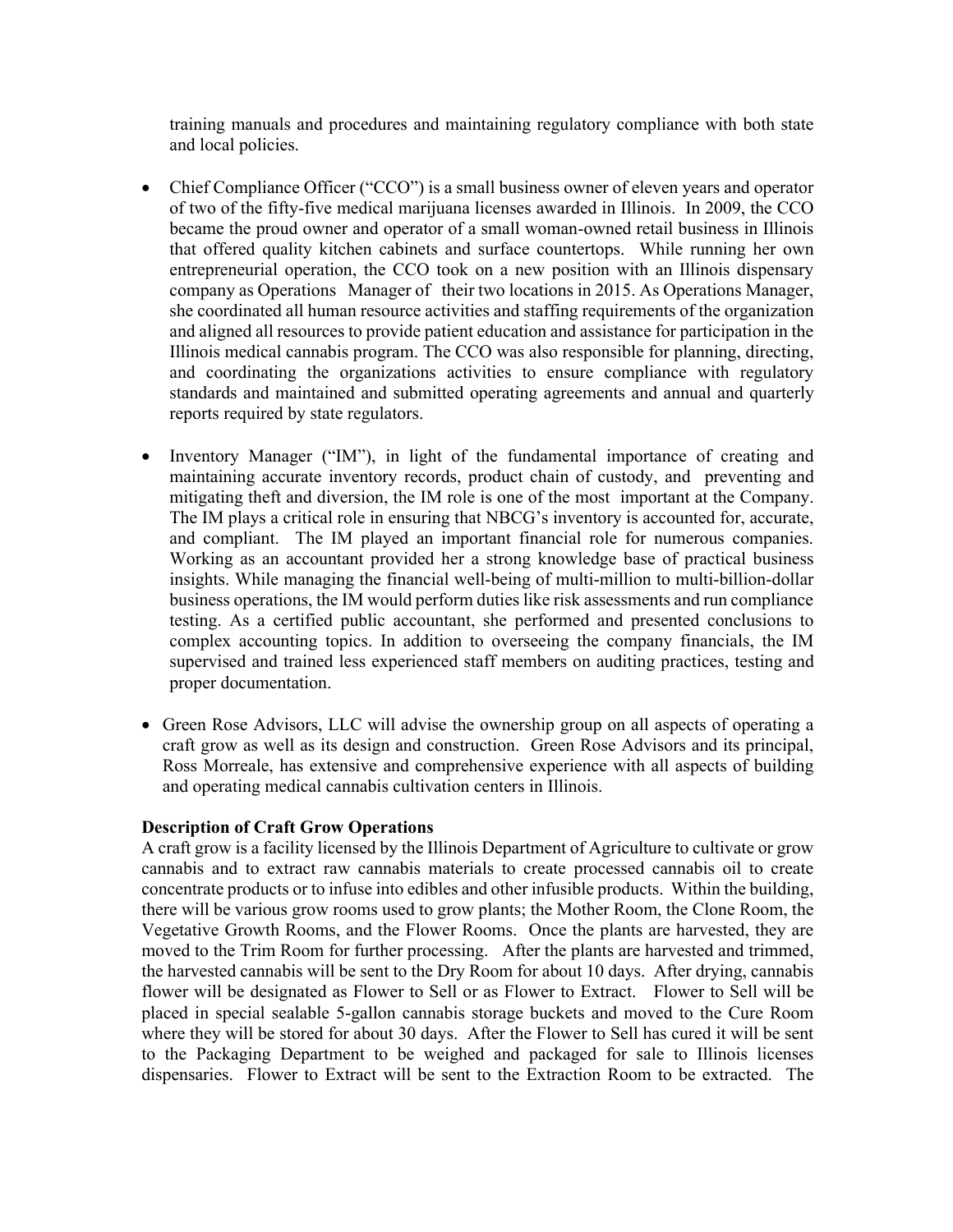processed cannabis oil that is created through the extraction process will be stored until it is needed to make concentrate or infused products to be sold to Illinois licensed dispensaries.

As the facility gets up and running, the following operations and space will be added:

- Ethanol of CO2 Extraction Lab will be added where certain cannabis materials will be placed into an extraction machine where the cannabinoids in that cannabis material will be extracted and processed cannabis oil will be created.
- Food Grade commercial kitchen will be added to infuse processed cannabis oil into various products like chocolates, gummy bears, and topicals.
- An additional 9,000 square feet of Flower Rooms are planned to be added as authorized by the Department.

# **Hours of Operations and Number of Employees**

The craft grower facility will operate from 7:00 AM through 6:00 PM Monday through Friday and will be open on Saturday as needed to effectively operate the facility. The facility is expected to be closed on Sundays.

NBCG will hire approximately ten employees for its initial operations. By the spring of 2022, NBCG expects to hire an additional 7-10 employees bringing the total to approximately 20 employees. By the end of 2022, NBCG expects to have approximately 40 employees.

## **Security**

#### 1. Security Introduction

Applicant's goal is to mitigate, and hopefully completely eliminate, unlawful loss, theft, and diversion of cannabis, and to ensure the safety or our staff, purchasers, facility, and community. To that end, Applicant has designed and intends to implement a Security Plan exceeding the requirements of the Cannabis Regulation and Tax Act (the "Act") and the Administrative Rules that is based on best security practices, both for the cannabis industry and beyond. Our security policies and procedures have been vetted and approved by our highly experienced security team members and third-party expert consultants.

The Chief Security Officer (CSO) will be responsible for overseeing all aspects of NBCG Partners, LLC's (NBCG) Security Plan, including cannabis storage and waste matters and ensuring employee safety protocols. In addition, the CSO will be responsible for:

- Establishing protocols for overall safety and security operations and management, including protection of staff, the facility, and the community as appropriate;
- Administration of security systems and processes;
- Serving as the primary security contact for all staff, product suppliers, service providers, the general public, the Department, the ISP, and other law enforcement agencies;
- Ensuring that all staff and approved vendors/visitors comply with Company policies and State and local laws;
- Ensuring Applicant maintains a secure, safe environment, both inside and outside our facility;
- Reviewing and updating security SOPs on at least a quarterly basis;
- Coordinating with Security Staff and management to confirm pre-authorization of visitors and vendors;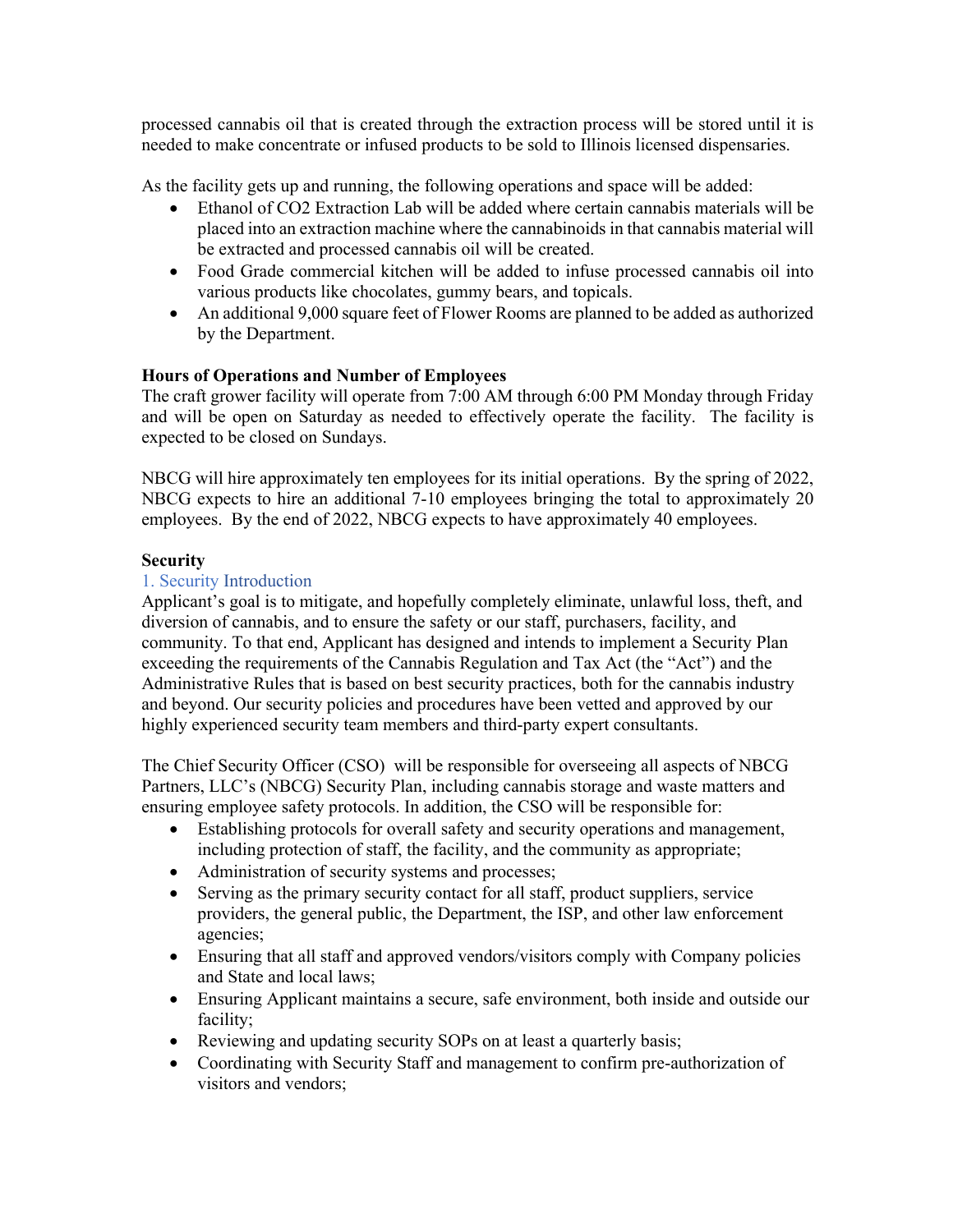- In the event of a physical security risk or incident, initiating security incident response procedures;
- Meeting with the Department, the ISP, local law enforcement, or other designated and authorized government representatives regarding any security-related measures or issues;
- Ensuring policy enforcement and compliance by:
	- o Auditing and enforcing security compliance internally;
	- o Maintaining an updated emergency contact roster with personal contact information for all agents to be kept on file in the Records Storage Room;
	- o Working with the Chief Education and Training Officer to implement staff security training, and keeping records of completed and verified training of new employees;
	- o Performing scheduled and unannounced safety and security-related drills on a quarterly basis, and compiling results into reports for incorporation into future drills;
	- o Conducting a semiannual security audit;
	- o Training in the protection of a crime scene and theft/diversion investigations; and
	- o Maintaining safety signage, including but not limited to notifying the public that firearms are not permitted on or near the facility's property and nonconsumption warnings in the facility and parking lot.

Under the guidance of the CSO, NBCG, will also hired a team of highly trained, professional Security Staff to provide onsite security services during all operating hours (expected to be Monday through Sunday, 7:00 a.m. through 6:00 p.m.), as well as one (1) hour before the facility opens and one (1) hour after the facility closes. The Security Staffs' primary responsibilities include:

- Continuously monitoring of video surveillance system feed;
- Conducing daily inspection of surveillance feeds and reporting of any issues to the Security Manager;
- Processing authorized vendors/visitors upon arrival, including granting access (with Department authorization) or denying access;
- Immediately reporting any security emergency to law enforcement, or other emergency responders, and management;
- Reporting violations or non-emergency incidents to the Security Manager and the CSO;
- Monitoring all shipment preparation activities and all opening/closing procedures;
- Monitoring cash handling procedures;
- Monitoring all activities related to cannabis handling;
- Patrolling the facility, including adjacent parking areas;
- Inspecting each authorized visitor and authorized vendor, including any bags/purses if necessary, deterring diversion and illegal or unwanted conduct;
- Implementing alarm response procedures and protocols;
- Engaging in conflict resolution activities;
- Contacting emergency responders in the event of a security incident;
- Conducting and/or participating in security incident and diversion investigation (and remediation, if applicable);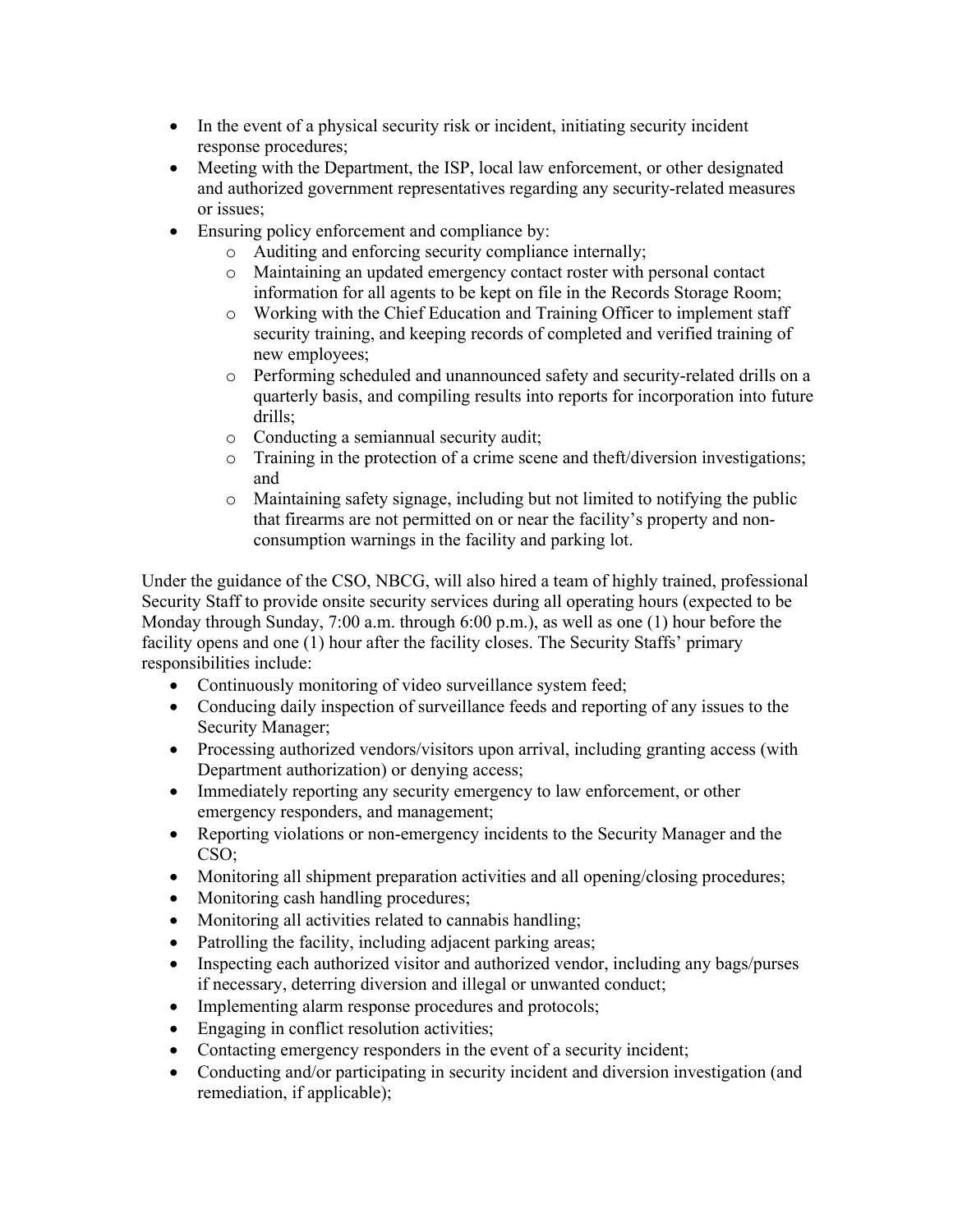- Conducing and/or participating in security-related training for non-Security Staff members;
- Escorting authorized visitors/vendors while on the premises;
- Escorting personnel and purchasers to their vehicles, upon request; and
- Implementing disaster/emergency action plans and remediation efforts.

## 2. Design, Construction, and Layout

Robust access controls begin with well thought out and secure design and construction. In compliance with the Act, our facility will be laid out and constructed to prevent unauthorized entry through a combination of intelligent design and advanced security features. NBCG will adopt best security practices approved by our CSO, our in-house security expert, and our local law enforcement partners. Each room within the facility will be access-controlled to maintain an efficient facility flow, provide a safe and secure environment and control access to where cannabis is cultivated, handled, manufactured, and stored. Accordingly, every door will be locked/alarmed at all times except when access is specifically authorized. Only those with proper security clearance may enter each room.

By design, all supporting production spaces will also be grouped together and equipped with access-control measures between each space. This way, we can better manage which persons have authorized access to designated security zones of the facility while also mitigating the potential for diversion, cross-contamination, and a host of other operational issues.

## 3. Physical Security

## a. Interior lighting

Interior areas of the facility will be fully illuminated (other than production areas which require lights to be off and, as an energy conservation measure, when no movement is detected in a particular area) to create a safe and efficient working environment and to ensure that agents and Security Staff are able to effectively monitor the entire facility each day (note, however, that all cameras will allow for clear viewing in low-light and no-light conditions). Security staff will inspect all interior and exterior lighting as part of opening and closing procedures to ensure all lights are functioning properly. Lighting equipment that is not functioning properly will be repaired immediately. All lighting will exceed industry requirements to illuminate all areas and ensure all images captured on the surveillance system are sharp and capable of high-resolution reproduction.

# b. Main Entryway

For maximum security, the facility will have a single, dedicated main entryway. This entry point will consist of a "man trap," which will allow NBCG to verify each individual's credentials and legal ability to enter the facility. The man trap will be steel-framed and include commercial-grade reinforced steel doors with reinforced steel hinges and shatterproof film over the security glass for viewing of entrants by security personnel upon entry. The vestibule between the interior and exterior doors will be equipped with cameras connected to our continuously-recording video surveillance system. These cameras will be angled to clearly capture faces and documents. The vestibule camera will be viewed at the main entryway and attached security office. Security professionals will have the ability to open both the exterior and interior man trap doors remotely from the security office and the security post directly inside the interior man trap door. Once through the man trap, the entrant will move into the hallway leading to other areas of the facility.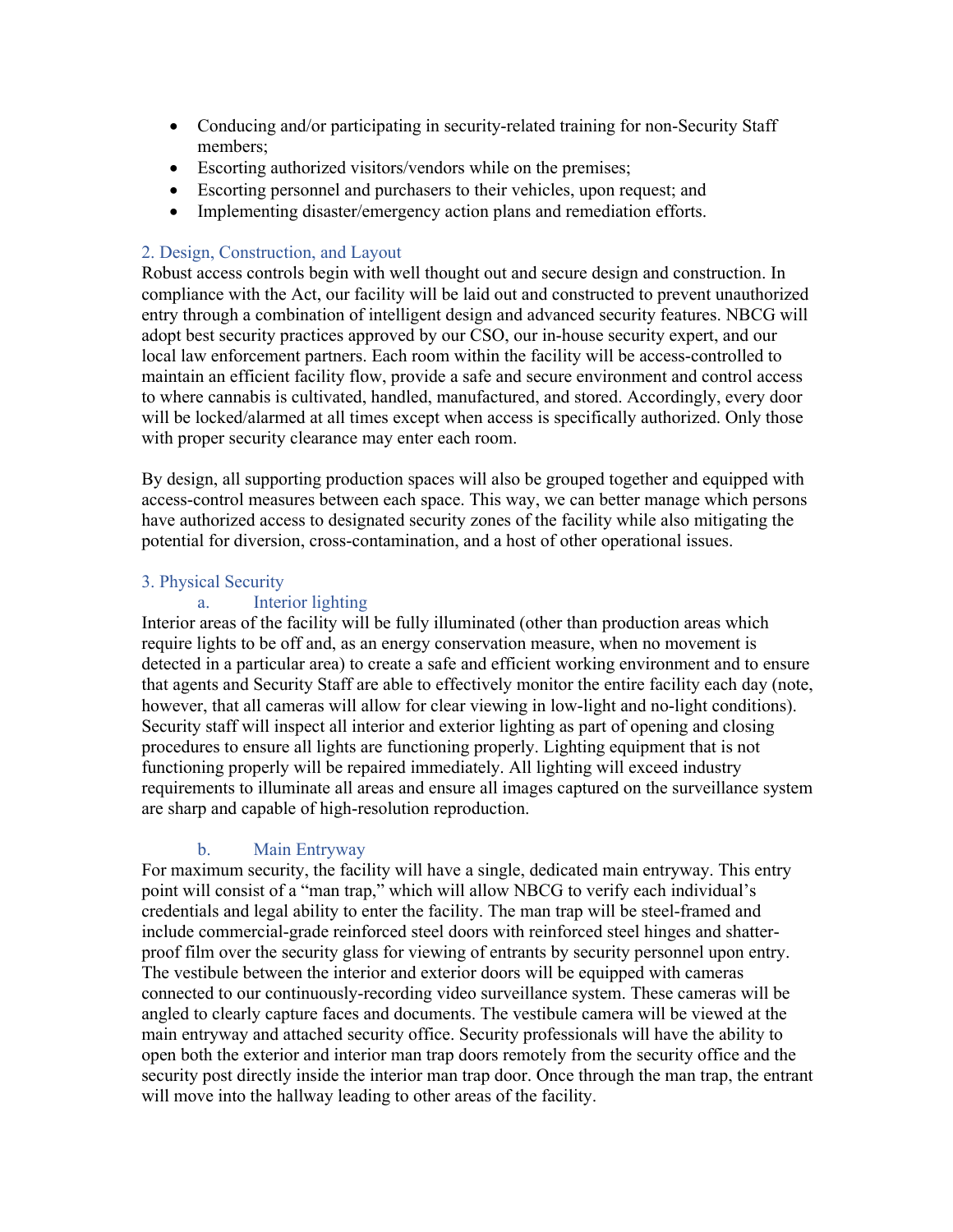# c. Exterior Windows

Although NBCG's facility will not contain many exterior perimeter windows, any such windows will be coated with shatterproof, tinted security film to mitigate unauthorized access. NBCG will utilize tinted 3M Safety Series shatterproof security film at 14 mm thickness, providing intrusion resistance for 2 minutes or longer. The tint reduces 60% of the heat coming through the window and filters 97% of the sun's infrared rays and 99.9% of harmful UV rays, also providing environmental benefits by not taxing our air conditioning and heating systems. Since this window film is opaque, **no cannabis inside our facility will ever be visible to the public**. Additionally, all windows will be equipped with UL-listed glass break security contacts that immediately report unauthorized access by audible alarm and e-mail and text notifications.

# d. Doors and Door Locks

All external and internal doors will be steel-core security doors with steel frames and steelreinforced hinges. All doors and frames will meet or exceed the American Society for Testing and Materials ("ASTM") F3038 standard for 30 minutes forced entry prevention (other than the Vault door, the specifications for which are included below). All doors will be equipped with commercial-grade self-closing and self-locking hinges and closers.

All doors will have high-security locks that meet or exceed UL Standard 437, which requires that a lock be able to resist picking or other forms of attack for a minimum of 10 minutes. These locks are also compliant with DEA Office of Diversion Control guidelines. All exterior doors with exposed hinge pins on the outside of the door will have non removable hinge pins. All doors will have electronic door locks that are incorporated into our Electronically-Engineered Access Control System ("EEACS"). All exterior doors and doors leading to areas where cannabis and records may be handled or stored will also be incorporated into the alarm system.

NBCG will utilize Medeco 3 32 Series LFIC (Large Format Interchangeable Core) locks that are UL-437 listed. Medeco 3 32 LFIC locks feature a removable core system that allows for quick and easy "re-keying" when needed and Applicant will encourage "re-keying" on a scheduled basis to enhance the integrity of the key security program. All locks will be inspected monthly to ensure they are kept in good working order. The keys for these locks will have patented key control for added security. Note, however, that every interior and exterior door in the facility (other than restrooms) will have electronic swipe card and pinpad access control (with additional biosecurity requirements for sensitive rooms like the Vault and the Security/Surveillance Office).

# e. Public Areas

The only individuals permitted to access NBCG's facility will be agents working for NBCG; Department staff performing inspections; Department of Public Health staff performing inspections; State and local law enforcement or other emergency personnel; Departmentapproved contractors working on jobs unrelated to cannabis, such as installing or maintaining security devices or performing electrical wiring; transporting organization agents as provided in the

Act; or participants in the incubator program, individuals in a mentoring or educational program approved by the State; or other individuals as provided by rule. 410 ILCS 705/30- 30(c). However, Applicant's front parking lot will be accessible to the public and, for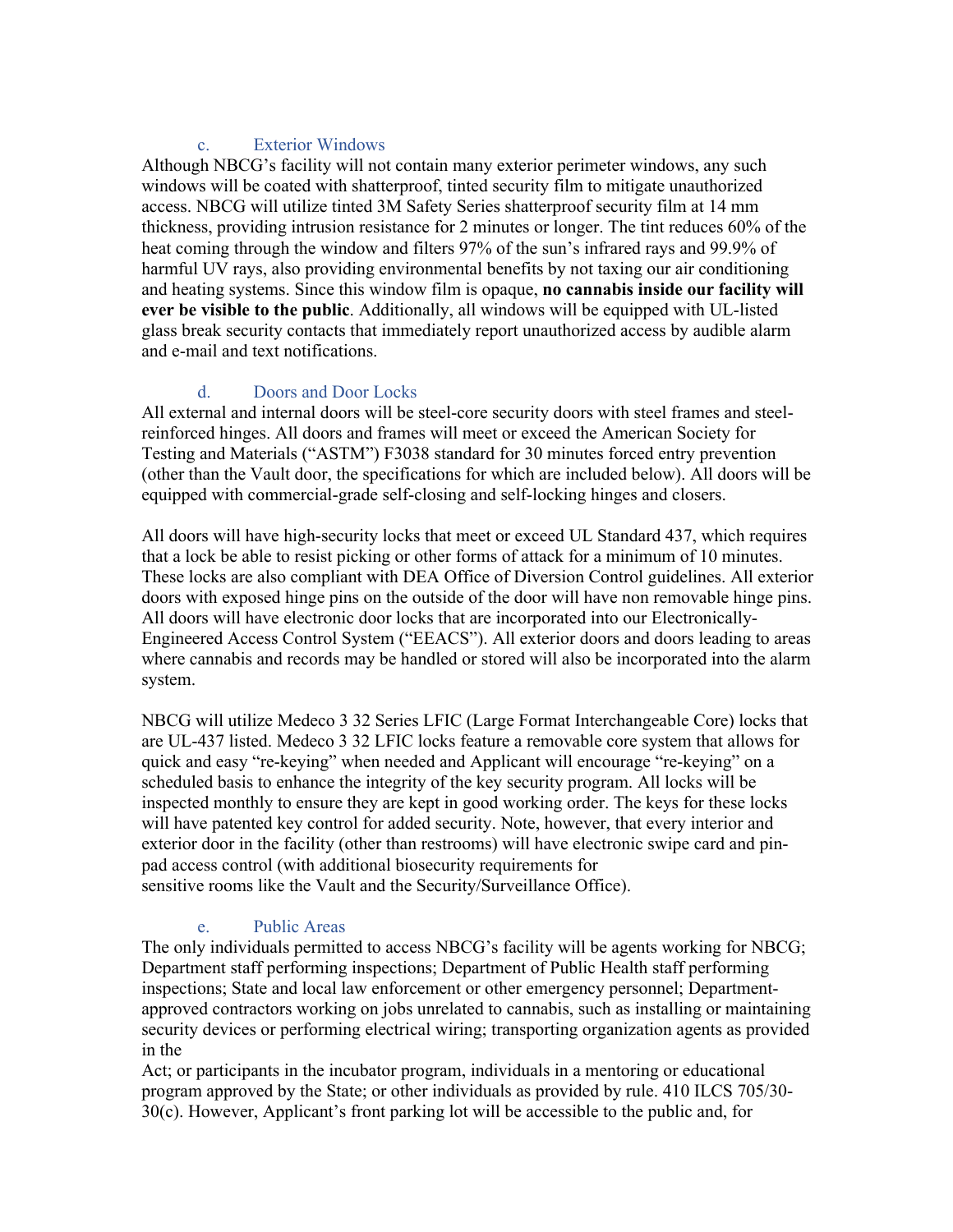security categorization purposes, is considered a Public Area. By carefully monitoring the Public Area 24 hours per day, 7 days per week (using in-house and outsourced security monitoring resources), Applicant will ensure that no individuals access or remain in the Public Area unless they have a legitimate purpose, and are legally permitted, to enter the facility.

The following signs will be conspicuously posted and clearly visible and legible from the parking area Public Area, as well as at each entrance of the facility:

- "PERSONS UNDER 21 YEARS OF AGE NOT PERMITTED ON THESE PREMISES"; and
- "THESE PREMISES ARE UNDER CONSTANT VIDEO SURVEILLANCE".

## f. Restricted Areas

The entirety of the perimeter of the facility, as well as every room within the facility, is a Restricted Area ("RA"). Although RAs will have various levels of security (e.g., the Vault is a more highly-secured area than an interior hallway), only agents working for Applicant; Department staff performing inspections; Department of Public Health staff performing inspections; State and local law enforcement or other emergency personnel; Departmentapproved contractors working on jobs unrelated to cannabis, such as installing or maintaining security devices or performing electrical wiring; transporting organization agents as provided in the Act; or participants in the incubator program, individuals in a mentoring or educational program approved by the State; or other individuals as provided by rule are permitted in any RA. 410 ILCS 705/30-30(c). Additionally, no individual other than craft grower agents and Department staff performing inspections will be permitted in any RA unsupervised.

All RAs will be under continuous video surveillance. During business hours, security personnel will surveil all RAs by fixed post, roving patrol, and video monitoring. All RAs will be identified by a clear and legible sign that is a minimum of  $12"$  Å $\sim$   $12"$  stating: "Do Not Enter – Restricted Area – Access Restricted to Authorized Personnel Only." All agents and authorized visitors will be required to display their identification on their person in an unobstructed fashion at all times while in any RA. This will enable agents and security to readily identify authorized personnel in an RA. Any individual without properly displayed identification will be challenged and/or removed by Security Staff.

All RAs will be secured with locking devices, and access will be granted via electronic card readers and pin-pads, with unique cards and pin numbers for each agent. Only agents with a need to be in a particular RA will be granted access to the RA in the EEACS. To eliminate or mitigate theft, loss or diversion, access to the Vault, Security/Surveillance Office, where IT/Security equipment is located, will be limited to Board of Managers, the General Manager, Cultivation Manger, Inventory Manager (the "IM"), and the Security Manager. These rooms will also require entrants to use biometric scanners to obtain access as an additional level of security. As described further below, the EEACS and video monitoring system will provide a complete and real-time history of all movement in all RAs. Consistent with Administrative Rule 1300.10, cannabis will only be grown, cultivated, harvested, stored, weighed, packaged, sold or processed for sale, or under Applicant's control in an RA. Ensuring only authorized personnel are allowed to enter the RAs of the facility will mitigate and/or eliminate theft, loss, and diversion.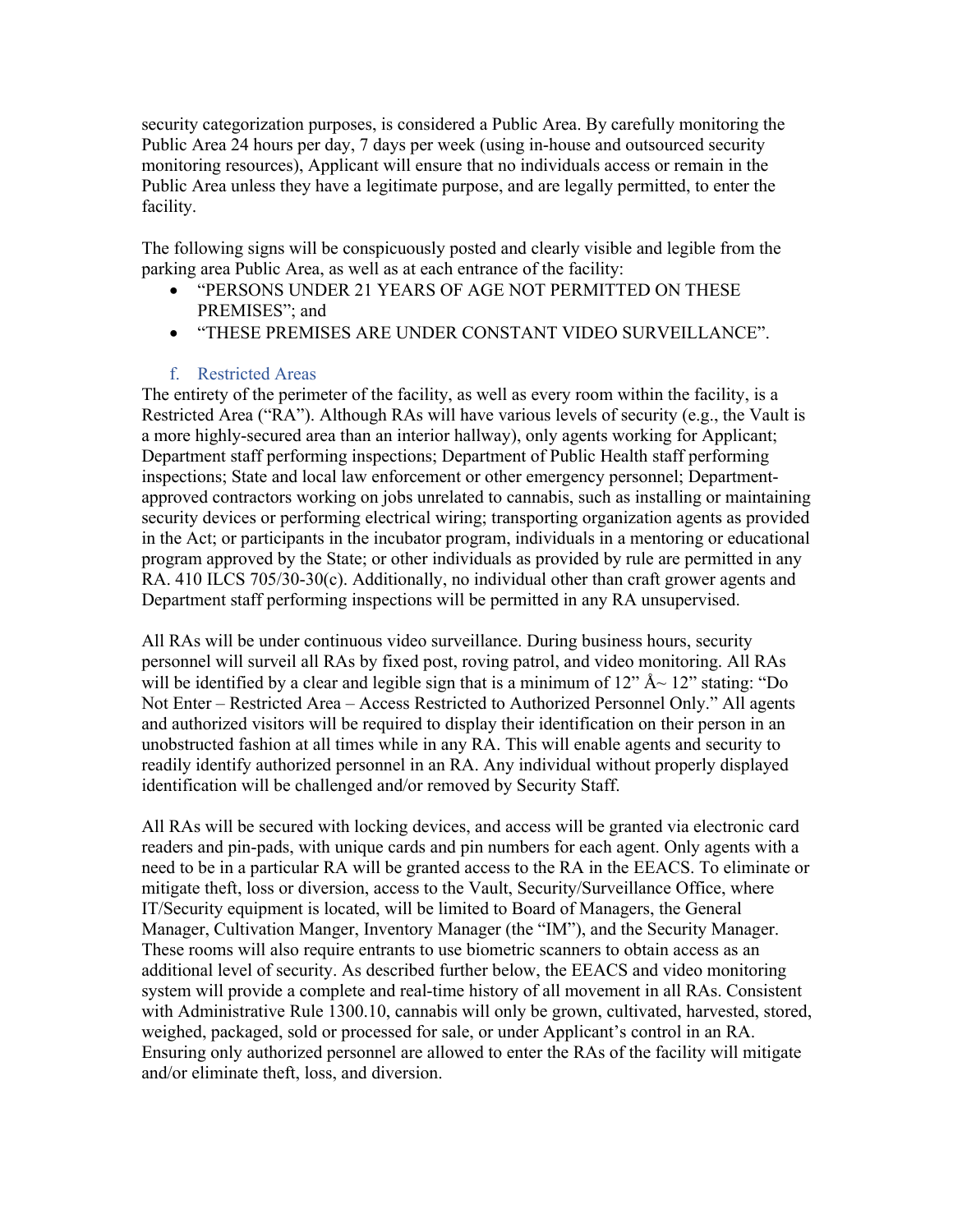# g. Vault

NBCG's facility will include a dedicated and highly secure Vault where finished product will be stored pending inhouse and independent laboratory testing for cannabinoids, purity, and safety prior to preparation for sale and/or use in the extraction and infusion process. All cannabis and cannabis products stored in the dedicated Vault will be at least 6" off the ground on stainless steel shelves and dunnage racks and away from all other chemicals, lubricants, pesticides, fertilizers, and other potential contaminants. Similarly, cannabis which is outdated, damaged, deteriorated, misbranded, adulterated shall be stored separately until it is destroyed. Our highly secure and environmentally controlled Vault will meet federal specification AA-V-2737. The AA-D-600D-rated vault door will:

- Be Class 5-B Ballistic door resistant to 20 man-hours surreptitious entry;
- Be 30 man-minutes covert entry;
- Be 10 man-minutes forced entry; and
- Be ballistic resistant.

The Vault will be customized and will be UL-rated with DEA-approved locks and alarm wiring for integration into our security systems. The walls and ceiling will be alarmed and the room will be constructed with 18-gauge structural studs made of galvanized sheet metal meeting the requirements of ASTM A1003; 9-gauge Type II, Class 1 carbon steel security mesh and attachment clips meeting ASRM F1267 on either side of the studs; and an interior covered by UL and ULC classified Type X (per ASTM C1658) impact-resistant, moistureresistant, noncombustible gypsum board tested to ASTM E136 standards. The floor of the Vault will be 8'' of poured concrete with #4 rebar at 6" on center (O.C.) minimum. An environmental control system will ensure we maintain product

integrity using ideal storage conditions within the room (60.F-70.F, 60%-65% relative humidity).

Strict measures to control access to, and within, the Vault are a means to prevent the unlawful diversion or theft of our cannabis inventory as well as to ensure the integrity and stability of our products. The Vault will be access-controlled using bio-metric access and swiped-card readers (two-factor authentication) so only those agents with proper credentials may enter. Agents will only be granted access to the Vault depending on their particular job responsibilities and specific authorizations, and only for the minimum amount of time necessary to perform their duties. Our EEACS will keep a digital record in our electronic access control system of the dates/times and identities of those who entered the Vault for historical recordkeeping purposes (i.e., at least 5 years), which will be useful in any investigation into an actual or suspected security incident. Such technology will also guarantee absolute control over who may enter/exit the Vault at all times as we can update access authorization remotely at a moment's notice.

The Vault will be securely locked at all times. The door will be equipped with contact switches, and the Vault will be equipped with complete electrical lacing of the floors, walls, and ceilings, including sensitive, ultrasonic or infrared sensors, a sensitive sound accumulator system, or similar devices or equipment. The Vault and alarm systems will be monitored by our onsite security team and our continuously-recording surveillance system, as well as by our third-party security monitoring service provider through live surveillance feeds. The Vault will be equipped with both an internal and external alarm system that will alert inhouse security, our third-party security provider, the ISP, and local law enforcement of any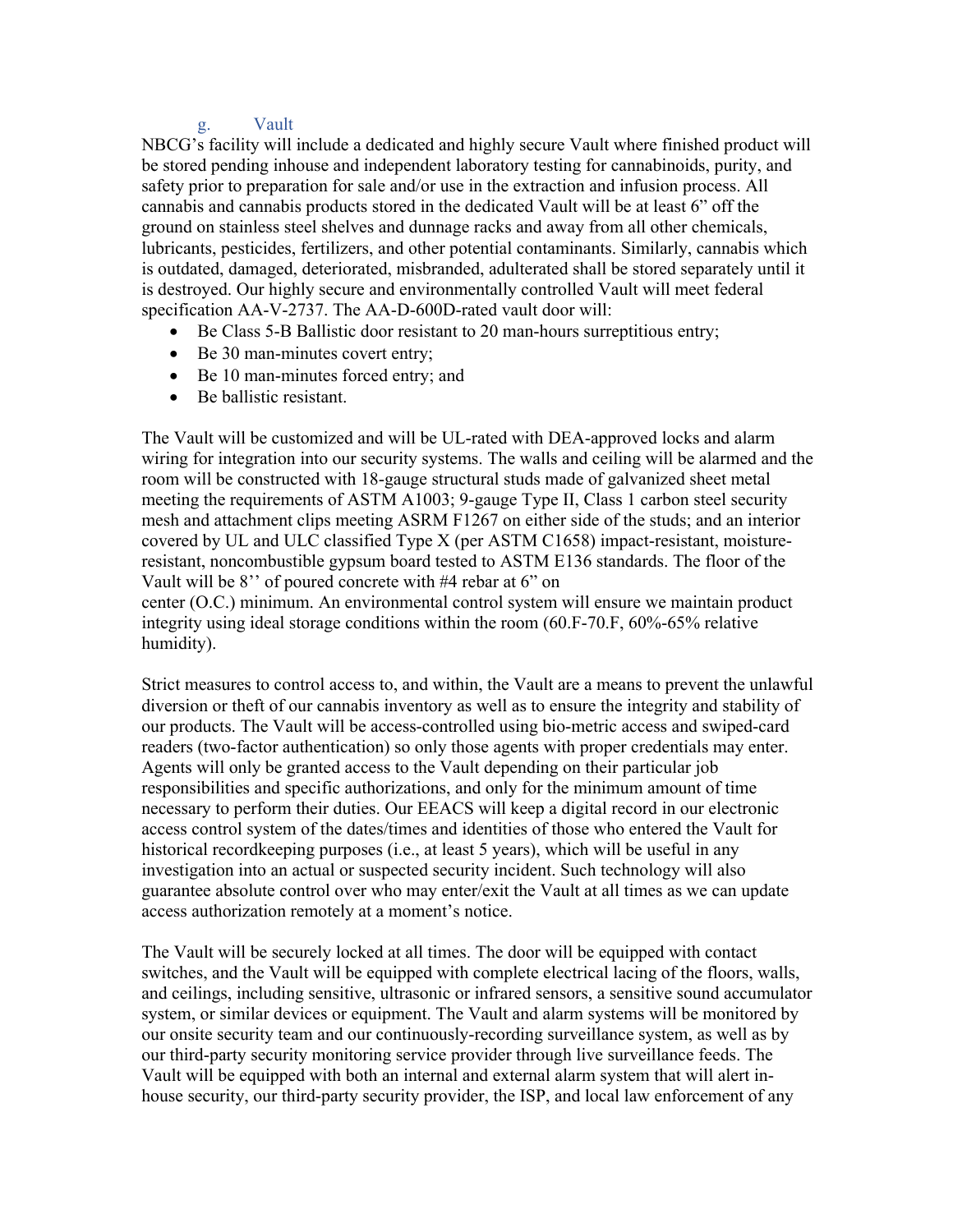intrusion. The walls will be equipped with an alarm system which will transmit an alarm directly to in-house security, our third-party security provider, the ISP, and local law enforcement of any intrusion. Holdup/panic alarm actuators will be placed at strategic points in the Vault, and throughout the facility, accessible to craft grower agents.

The interior of the Vault will be equipped with a ceiling-mounted, fish-eye camera that captures all individual movements in and out of the Vault, as well as strategically-placed ceiling-mounted cameras. The cameras will view the entire room and provide images clear enough to detect any unauthorized activity. An additional camera will be mounted outside the Vault and angled to capture a full image of all individuals entering and exiting the Vault. The camera will have the ability to capture an image suitable for facial recognition and, like all cameras in our facility, will exceed the requirements of Administrative Rule 1300.385(a). All ventilation openings into the Vault will be equipped with security mesh to inhibit access through those openings.

Within the Vault NBCG will install one or more DEA-approved, alarmed, and accesscontrolled safes for finished product and cash. The combination lock on the safe door will be a multiple-position Group 1R combination lock relocking device and will be constructed of special metal alloy that resists carbide drilling. The safe door will not open without the correct safe combination, the correct alarm code to disarm the safe alarm, and valid twofactor authentication on the access control system. Safe combinations will be changed quarterly.

The Vault entry door will be equipped with a 12-inch-by-12-inch sign reading: "Do Not Enter Highly Restricted Access Area—Access Limited to Authorized Personnel Only."

#### h. Secure and Enclosed Delivery Vehicle Loading/Shipping Room

To prevent theft, loss, and diversion, Applicant's facility will have a Secure and Enclosed Delivery Vehicle Loading/Shipping Room for safe, effective, and efficient loading of delivery vehicles; checking manifests; confirming delivery amounts; and, if necessary, exchanging currency. The Secure and Enclosed Delivery Vehicle Loading/Shipping Room will have a security-grade roll-up door, automatic security bollards, motion sensors, cameras, a video monitoring screen, and a security vestibule, or man trap, restricting access to the interior of the facility. The Secure and Enclosed Delivery Vehicle Loading/Shipping Room will be large enough for cannabis delivery vehicles.

#### 4. Professionally Designed, Installed, and Maintained Access Control and Security **Surveillance** Systems

#### a. Overview

Applicant will install a security surveillance system to prevent and detect theft, loss, and diversion of cannabis, currency, and unauthorized intrusion into the facility. Applicant will install a professionally-engineered security surveillance system consisting of the following components: video surveillance system, video network recorder, electronically engineered access control system ("EEACS"), electronic door locks, perimeter alarm, duress alarms, motion sensors, overnight monitoring, failure notification system, glass and door security contacts, and tinted shatterproof glass film. Applicant will use best-in-class equipment and components. All security components will be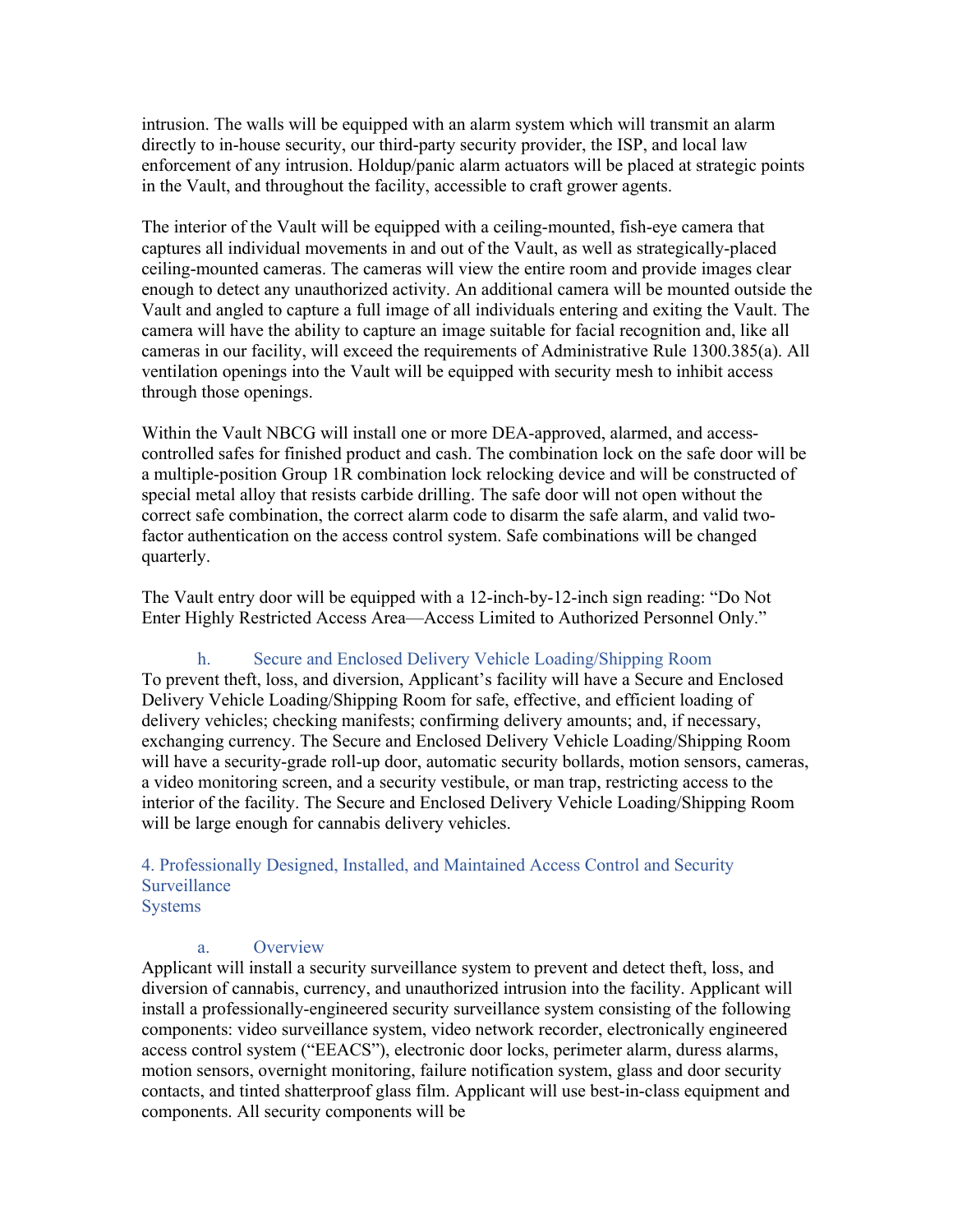UL-listed, commercial-grade, and installed and serviced by an Illinois private alarm contractor or private alarm contractor agency licensed under Section10-5 of the Private Detective, Private Alarm, Private Security, Fingerprint and Locksmith Act of 2004.

### b. System Control Access

Access to surveillance monitoring and recording equipment and control panels for alarm, duress, and other emergency systems shall be limited to persons who are essential to surveillance operations, law enforcement authorities acting within their jurisdiction, security system service personnel, and the Department. A current list of authorized craft grower agents and service personnel who have access to this sensitive equipment will be made available to the Department upon request. All such equipment components will be locked and secured in a highly secured Security/Surveillance Office with dual-authentication card swipe and biometric access requirements. Recorders and servers will be in locked and tamper-proof cabinets.

# c. Video Surveillance and Recording System

NBCG will install UL-listed, commercial-grade video surveillance equipment, installed and serviced by an Illinois private alarm contractor or private alarm contractor agency licensed under Section 10- 5 of the Private Detective, Private Alarm, Private Security, Fingerprint and Locksmith Act of 2004. The system will meet, and in many instances exceed, the requirements of Administrative Rule 1300.385(a) and will provide continuous electronic video monitoring of the entirety of the craft grower facility, including the entire perimeter.

NBCG will maintain unobstructed and continuously-recording video surveillance of all enclosed areas in the facility, unless prohibited by law, including all points of entry and exit; visibility will be supported by appropriate lighting conditions of the area under surveillance, although all cameras will be able to be used in low- and no-light conditions. Cameras will be directed so all areas are captured, including but not limited to all production rooms, hallways and corridors, the Cannabis Waste Storage and Destruction Room, Quarantine Room, Vault, safes, and every room and area where cannabis may be stored, handled, packaged, extracted, or destroyed. Cameras will be angled to

allow for facial recognition and configured to maximize the quality of facial and body images, avoiding backlighting and physical obstructions. Cameras will provide a consistent recorded image of all areas, as well as capture clear and certain identification of any person entering or exiting any room or area and in lighting sufficient during all times of night and day.

NBCG will also have unobstructed and continuously-recording video surveillance of the entirety of the facility perimeter, the parking lot, any outside storage areas, and all exterior doors and windows that shall be appropriate for the normal lighting conditions of the area under surveillance. Exterior cameras will be angled to allow for facial recognition and configured to maximize the quality of facial and body images avoid backlighting and physical obstructions. Exterior cameras will provide a consistent recorded image of all areas, as well as capture clear and certain identification of any person entering or exiting any room or area and in lighting sufficient during all times

of night and day. Exterior cameras will also be configured to read license plates of vehicles in the parking lot. Applicant will ensure all trees, shrubs, bushes, and foliage are trimmed and well-maintained to ensure external cameras remain unobstructed and persons are unable to conceal themselves from sight.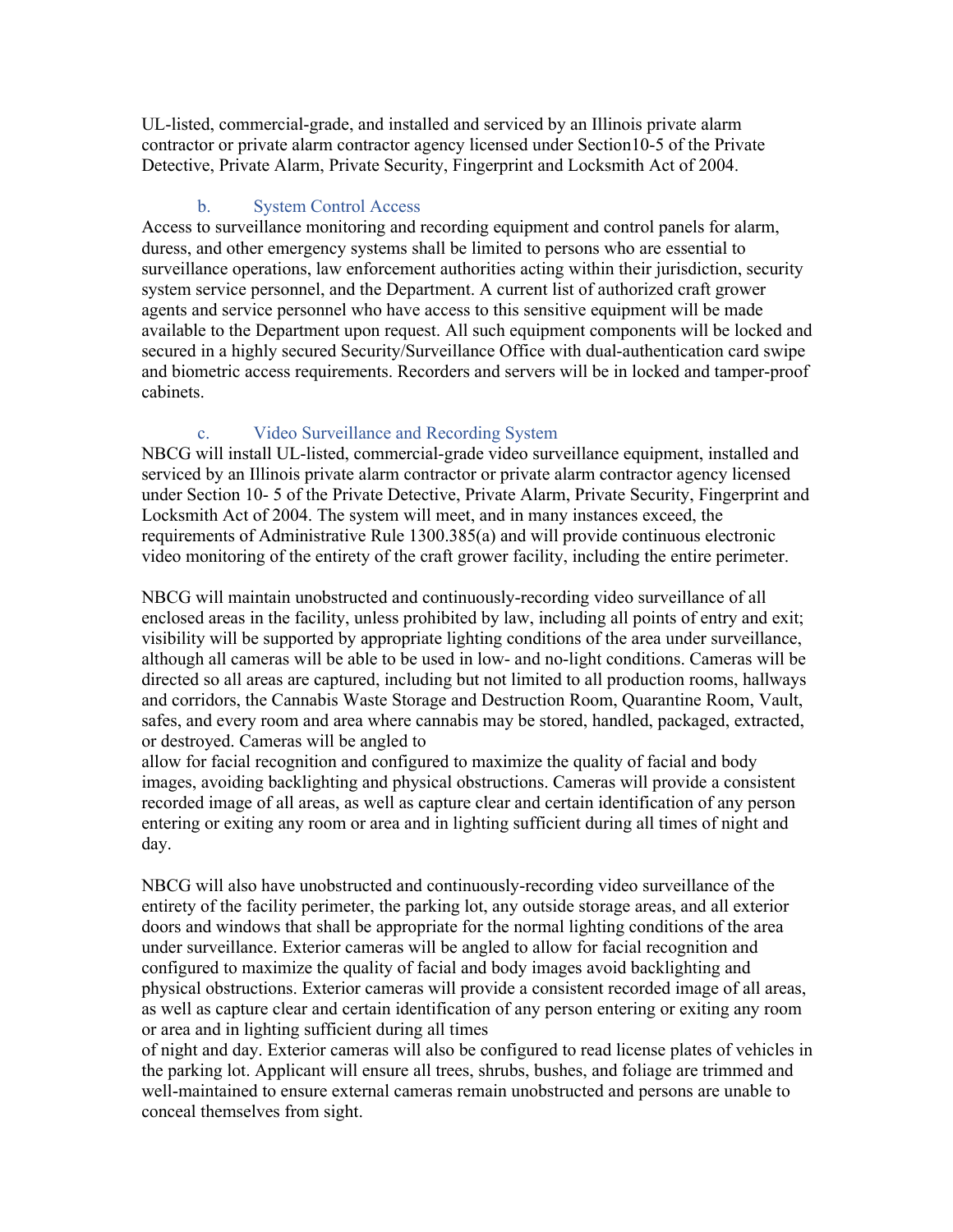# d. Video Recordings: Network Video Recorder

Applicant will install Avigilon Network Video Recorders ("NVRs") that have the ACC VMS preloaded and configured for maximum performance and reliability. Avigilon fourthgeneration HD NVRs have the highest capacity retention, and throughput, of any product on the market, providing secure, reliable, and scalable platforms for high performance end-toend security solutions. The NVRs come standard with Avigilon Appearance Search™ technology pre-loaded and pre-configured for plug-and-play deployment. Avigilon ACC electronic surveillance products are all-in-one devices that bring edge intelligence to a broad range of video surveillance deployments. These solutions provide embedded storage, video analytics, and remote management capabilities for centralized monitoring applications.

All video surveillance captured on the video monitoring system will be stored on an NVR. Twenty-four hour recordings from all video cameras will be available for immediate viewing by the Department upon request. Recordings will not be destroyed or altered and will be retained for 90 days on-site and an additional 90 days off-site (in the cloud). All video surveillance data captured will be in 6 megapixel resolution greater than D1 at 30 frames per second. Recordings will be maintained as long as necessary if Applicant becomes aware of potential loss or theft of cannabis or a pending criminal, civil, or administrative investigation or legal proceeding for which the recording may contain relevant information.

# e. On-Site Video Monitoring

NBCG's facility will have a dedicated Security/Surveillance Office in which all on‐site live security video monitoring will be conducted. Applicant will exceed State requirements by having two 50-inch security monitors to clearly view all facility cameras on site. As more cameras are added, NBCG will add additional monitors to ensure clear, optimal on-site live viewing. The Security/Surveillance Office will also contain a video printer capable of producing a clear, still photo from any video camera.

# f. Secure Remote Camera Viewing for the Department and ISP

NBCG's video surveillance system allows for secure remote camera viewing for the Department and the ISP. Applicant will provide remote live viewing of all facility cameras to the Department and the ISP 24 hours a day, 7 days a week. All video recordings will also be available to the Department and the ISP 24 hours a day, 7 days a week via a secure webbased portal with reverse functionality. All video data (live and achieved) will be delivered at 6 megapixels, greater than 1DP, 30 frames per second. Access to both live and achieved video data will be granted via web-based portal with an encrypted VPN and white-listed IP address, allowing access only to ISP and the Department. This will ensure the data is not hacked, compromised, or altered during transmission.

# 5. Intrusion Detection/Alarm System

a. Overview

NBCG will install a UL-listed Burglar and Hold-Up Alarm System in accordance with UL Standard number UL681. This system will achieve the highest grade alarm protection. Our licensed alarm contractor will also issue a Grade AA alarm certificate to indicate the system is installed using the highest grade protection, similar to the protection utilized in banks and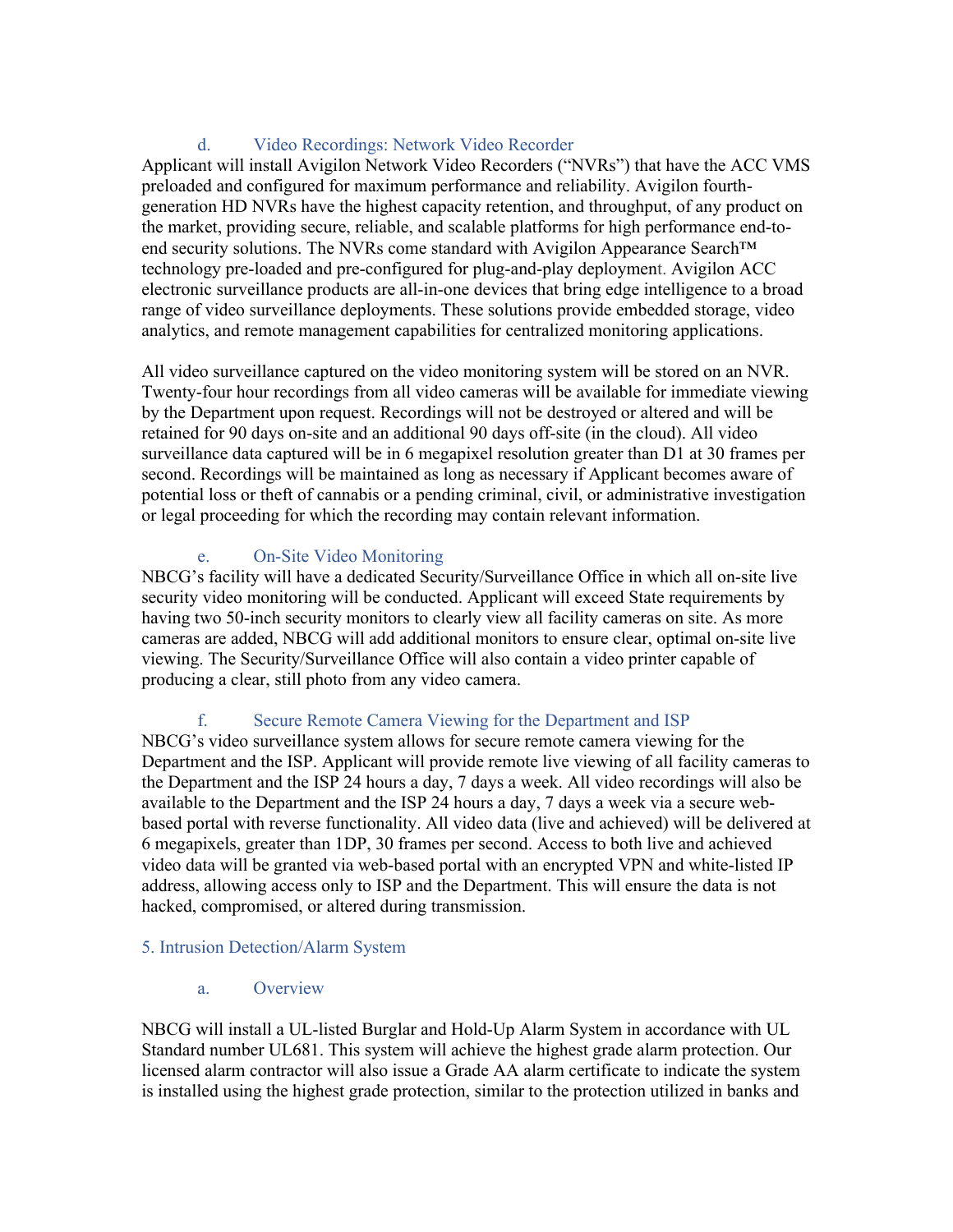jewelry stores. This will also allow UL to provide a certificate and scheduled inspections of the system on a monthly basis.

The system will integrate: (1) high security alarm contacts on all access points, (2) high security glass-break detection on all exterior windows, (3) strategically-placed alarms (duress/hold-up), (4) motion detection, (5) Vault monitoring, (6) environmental monitoring, (7) 24-7 monitoring of all surveillance equipment by trained security professionals, (8) signal system redundancy, and (9) electronic door locks. This multi-layered system will prevent unauthorized access and instantly alert law enforcement, Applicant, and Applicant's security personnel to all alarm events.

#### b. Alarm Placement

NBCG's facility will be protected at all exterior entrances by door contacts. The Vault and all access-controlled rooms will be protected by door contacts. All exterior windows will be protected by high security glass-break protection. Interior motion sensors and fixed duress/hold-up alarms will be strategically placed throughout the facility as well. Employees will be assigned mobile duress fobs to alert for help. The Vault will be equipped with a Vault detection system, which is able to detect penetration to the Vault's walls, ceiling, floor, and doors. All interior and exterior doors will have electronic locks restricting access to those with proper credentials. NBCG will also install a perimeter alarm on all access points. High security alarm contacts will be installed using high-biased door, safe, and cabinet contacts that thwart the ability of an inside person to disable this protection using a magnet. The wiring will use the VPlex UL-listed (UL 634 Level I) high security serial point of protection that will eliminate the ability for the wiring system to these contacts to be compromised and will generate an alert in the event of tampering.

#### 6. Battery and Generator Back-up

To ensure the facility remains in operation during the loss of power, the NBCG will utilize an Uninterrupted Power Supply (UPS) battery back-up system and an on-site generator with auto switch located on the exterior rear of the building. Once power is lost, the UPS activates immediately ensuring there is no lapse in power and all electrical systems and components remain operational and stay online. NBCG will exceed requirements by installing a UPS battery back-up system that will provide enough back-up power to run all facility electrical components, including all security components (security surveillance equipment, alarms, motion detection, access control, and electronic door locks), for 8 hours. If power is not restored after 8 hours, NBCG's generator will kick in, which can maintain power indefinitely.

# 7. Failure Notification System

NBCG will install a failure notification system that will immediately alert designated craft grower agents, NBCG's monitoring center, and Security Staff when any security component fails or becomes inoperable. Components include the security video monitoring system, network video recorder, live monitoring of video, access control system, alarms, panic buttons/hold-up alarms, and monitoring center. The failure notification will provide an alert by telephone, e-mail, and text message (SMS) to designated craft grower agents immediately after the failure. Additionally, the failure notification system will provide an audible and visual notification in the facility of the failure of any of these critical systems.

#### 8. Theft, Loss, or Diversion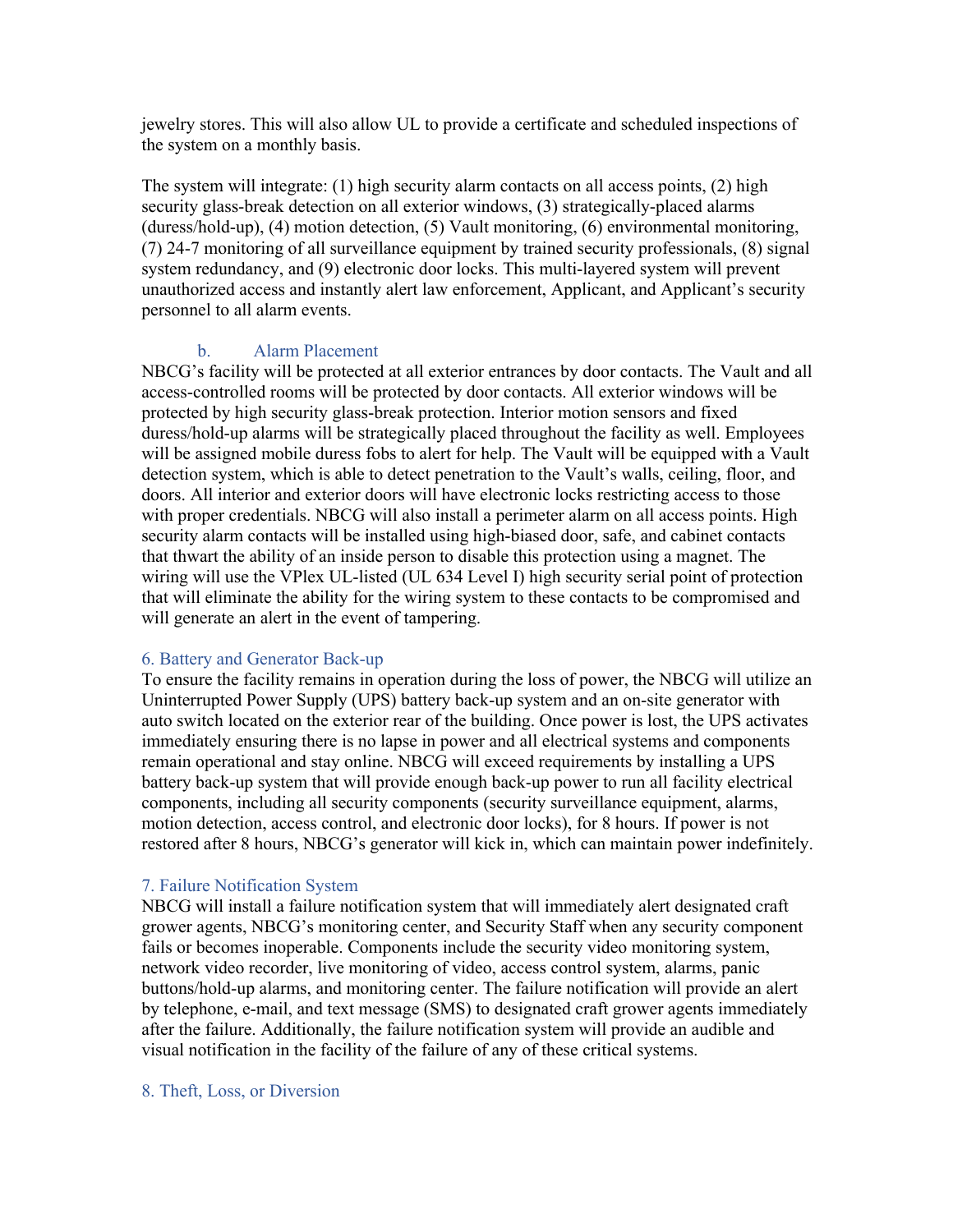In the event of theft, loss, or diversion, NBCG will immediately activate its emergency policies and procedures for securing all cannabis and currency. Upon discovery, the CSO, Security Manager, or on-site Security Staff will immediately contain the area and secure all cannabis and currency in the Vault to prevent further theft, loss, or diversion. Security will request all potential witnesses to remain on premises and mandate all employees remain. NBCG will begin an investigation to determine the source of the theft, loss or diversion. The General Manager and IM will conduct a comprehensive inventory to determine the amount of missing cannabis or currency. Security will review the security and surveillance system, interview employees and witnesses, and may request the assistance of local law enforcement. All activities and information obtained will be thoroughly documented. Any evidence collected will be properly recovered and a chain of custody for all evidence will be established and retained in the Vault quarantined from all other items. Once the incident is resolved, NBCG will conduct an after-action review, document all lessons learned, and take corrective actions to ensure the incident does not happen again.

# 9. Inventory Monitoring and Control

Comprehensive inventory controls are integral to mitigating product loss, theft, and diversion. Inventory management and control policies provide for a clear, comprehensive, and perpetual recorded chain of custody over the entire cultivation, production/manufacturing, packaging, and shipping lifecycle—from seed/clone through ultimate dispensation to a purchaser (or until a product is destroyed and disposed of as waste, as the case may be).

NBCG's approach to inventory monitoring and control extends far beyond cannabis and cannabis-infused products: it meticulously tracks and monitors the flow of all goods into, within, and out of our facility. To generate and maintain clear and comprehensive electronic inventory records, NBCG will utilize BioTrackTHC, the same inventory tracking system used by the State of Illinois. BioTrackTHC is a widely utilized, proprietary seed-to-sale inventory tracking and recordkeeping system which several members of our team have been using in practice for many years and which Illinois has used since the inception of its Medical Cannabis Pilot Program.

BioTrackTHC will track cannabis from the moment it enters our facility or is created as a clone until it is lawfully sold/transferred to a cultivation center, infuser, craft grower, dispensing organization, or approved laboratory, or compliantly destroyed. Every action taken to every plant, product,

batch, or lot, including the individual(s) who performed such action, as well as the historical and current location of the plant or product, will be maintained in BioTrackTHC.

#### **Coordinating and Disposal of Waste**

Applicant is aware that destruction and disposal activities present a unique diversion and theft opportunity for nefarious actors; without proper monitoring and communication, individuals with criminal intent could take advantage, removing products prior to destruction without detection. To guarantee that this does not take place at our facility, Applicant has developed a Waste Destruction Plan which requires the timely destruction of materials cleared for disposal and includes meticulous tracking and communication with the Department and the ISP in accordance with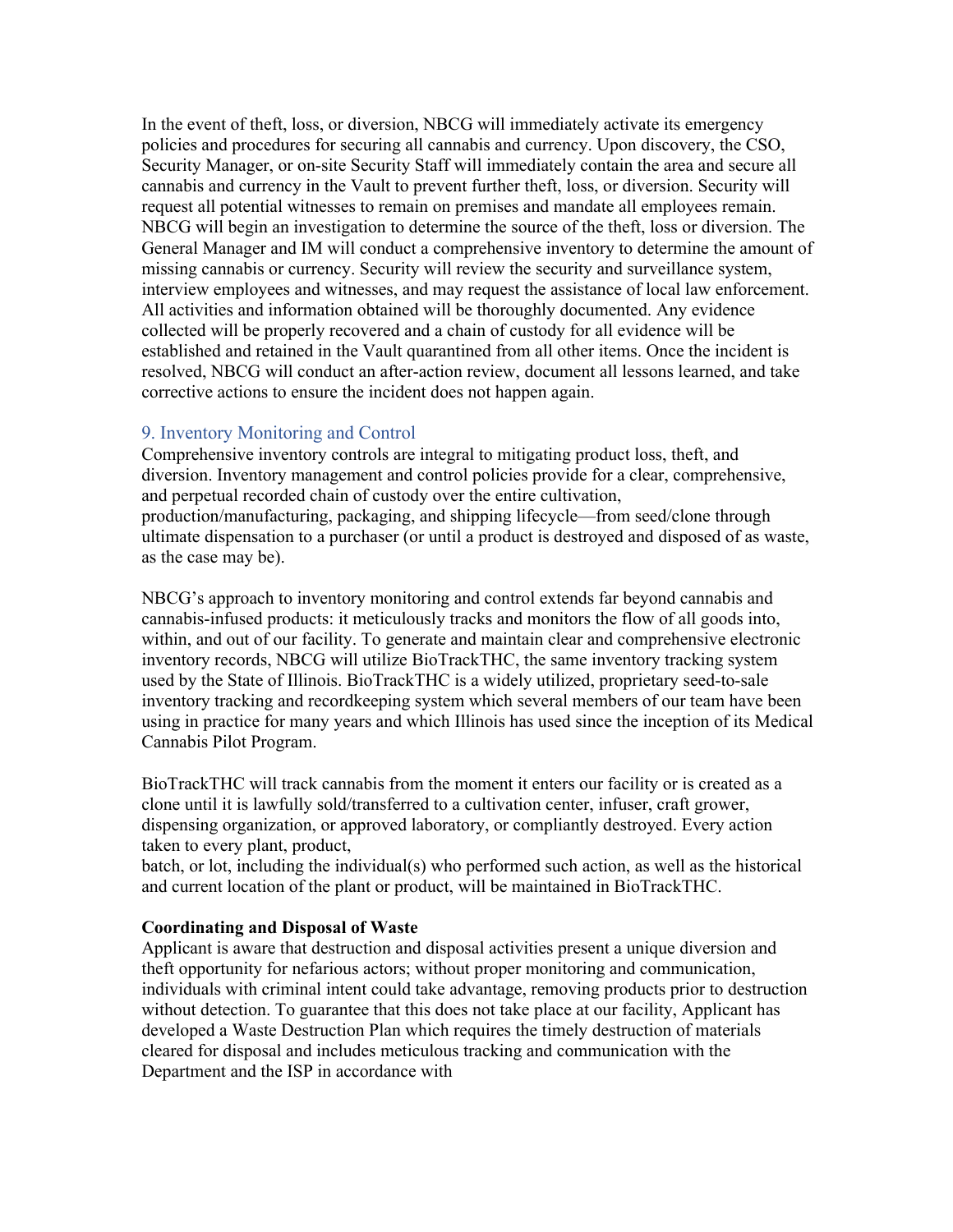Administrative Rule 1300.810. All destruction and disposal activities will be in accordance with Subpart I of the Administrative Rules (i.e., Sections 1300.800 through 1300.840).

All cannabis waste, including expired, adulterated, diseased, and/or contaminated items, will be weighed, recorded, entered into BioTrackTHC and transferred to quarantine prior to destruction. Once earmarked for destruction and verified by the IM, our QAD/RC will transmit to the Department and the ISP notice of intended destruction through the State's traceability program at least 7 days prior to rendering the product unusable and disposing of the product. In addition, for our own recordkeeping purposes, a competent craft grower agent will complete a Notice of Intended Waste Destruction Report, which includes:

- Date and time the materials were moved into quarantine and designated for destruction;
- Details of the proposed method of destruction;
- Name and weight/quantity of the cannabis waste;
- Name and weight/quantity of the non-cannabis compostable waste (or noncompostable waste, if applicable);
- Names and ID numbers of the agents who moved the waste into quarantine;
- Name and ID number of the manager who will oversee the destruction/disposal activities;
- Date and time Applicant intends to dispose of the waste; and
- Name and address of the local health department-approved waste hauler, municipal waste landfill, resource recovery facility, or incinerator to whom Applicant intends to send the unusable and unrecognizable cannabis waste.

All of the information contained in the report will be communicated to the Department and the ISP through the traceability system in accordance with Administrative Rule 1300.810 and 1000.400.

All destruction and disposal activities will be conducted in the Applicant's secure and enclosed Cannabis Waste Storage and Destruction Room by at least two craft grower agents (one of whom is a supervisor who will verify all activities) and will take place within view of our continuously recording video surveillance system. All destruction and disposal actions taken will also be recorded in our inventory management system for recordkeeping purposes, including:

- Date and time of the destruction;
- Name and weight/quantity of the cannabis waste (both before and after destruction);
- Name and weight/quantity of the non-cannabis compostable waste (or non-compostable waste, if applicable);
- Names and ID numbers of the agents conducting the destruction and disposal activities;
- Name and ID number of the manager overseeing the destruction and disposal activities;
- Details of the method of destruction;
- Date and time of the disposal; and
- Name and address of the local health department-approved waste hauler, municipalwaste landfill, resource recovery facility, or incinerator which accepted the waste for disposal.

Disposal records will be maintained for at least 5 years from the date of disposal (or longer if the Department requires) in accordance with Administrative Rule 1300.830 and will be made immediately available (in hardcopy or digitally) for the Department's and/or the ISP's review upon request.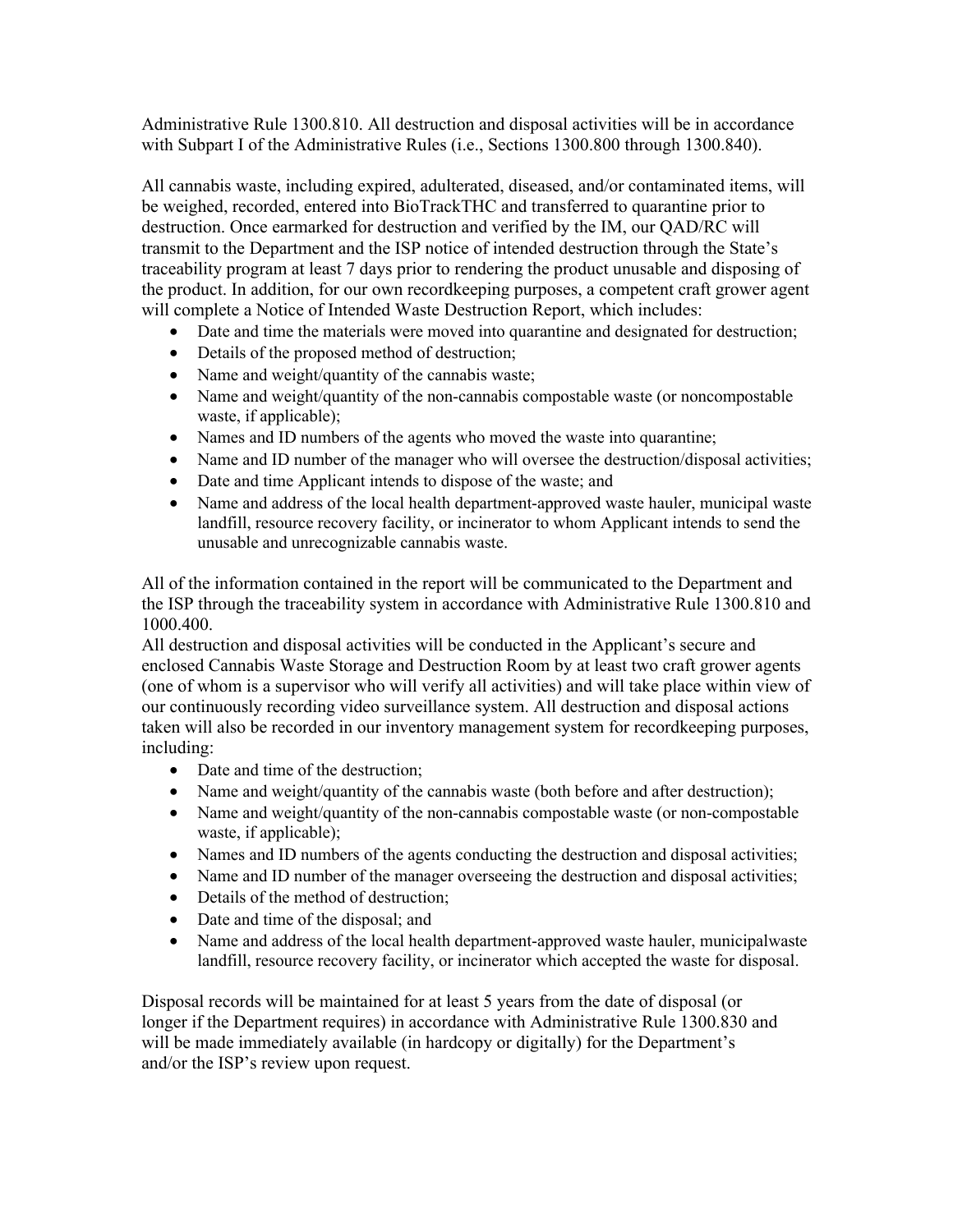Immediately after waste has been destroyed in accordance with waste destruction protocols, a craft grower agent will complete (and transmit to the Department and ISP, if permitted) a Waste Destruction Confirmation Report confirming that destruction has taken place in accordance with protocol and providing any additional detail on disposal to the extent it differs from the initial Notice of Intended Waste Destruction Report.

All cannabis waste, including expired, adulterated, diseased, and/or contaminated products will be weighed, recorded, entered into our inventory management system, and transferred to quarantine prior to destruction. Once earmarked for destruction, the waste will be transferred from quarantine to an adjacent dedicated, restricted-access Cannabis Waste Storage and Destruction Room and promptly rendered unusable and unrecognizable.

To minimize our carbon footprint and mitigate our impact on the environment, our preferred method of destruction will be to pulverize, grind, and mix the cannabis waste with ground compostable waste, which includes food waste, yard waste, and vegetable-based grease or oils, such that the resulting mixture is at least fifty percent non-cannabis waste by volume. Such resulting cannabis waste will qualify as unusable and unrecognizable only when all components of the waste are completely and totally indistinguishable and incapable of being ingested, inhaled, injected, swallowed, or otherwise consumed by any person. **Cannabis waste will never be sold**. Applicant will use a commercial waste shredder, such as JWC's Monster Industrial 1-SHRED-H-0800, to grind and pulverize waste.

Once mixed, the waste will be placed in secure heavy-duty locking 65-gallon garbage containers and removed from the facility to the adjacent secure and fenced-in Cannabis Waste (Rendered Unusable) Storage Area on the exterior of the facility which will be under 24/7 recorded surveillance until picked up by a permitted solid waste facility. To deter criminal activity, the cannabis waste stored in the Cannabis Waste (Rendered Unusable) Storage Area will be stored in secured containers outside the facility. The unusable and unrecognizable resulting mixture will be disposed of at an appropriate permitted solid waste facility which can dispose of compostable materials and is approved by the jurisdictional health department. Applicant intends to have all waste generated by our facility picked up and removed from the property on a regular basis; however, upon the discovery of widespread contamination, a craft grower agent will make arrangements for a special pick-up to ensure materials are removed from the premises as soon as practical to prevent further spread of contamination.

All agents handling cannabis waste will be properly equipped with gloves, goggles, face mask, and other protective gear to ensure their safety and to mitigate cross-contamination and sanitation. After handling waste, agents will be cleaned, decontaminated, and sanitized before reentering the operational areas of the facility. Failure to abide by this policy will grounds for discipline, up to and including suspension or termination. Given Applicant's cultivation, fertigation, irrigation, and manufacturing practices, Applicant does not intend to generate any waste meeting the definition of nutrient-enriched grow media waste, liquid waste, or hazardous or chemical waste. However, to the extent it does generate any such waste, nutrient-enriched grow media will be disposed of as required by the Illinois Environmental Protection Act and the associated rules, or land applied at agronomic rates, liquid waste will be disposed of in accordance with the Illinois Environmental Protection Act